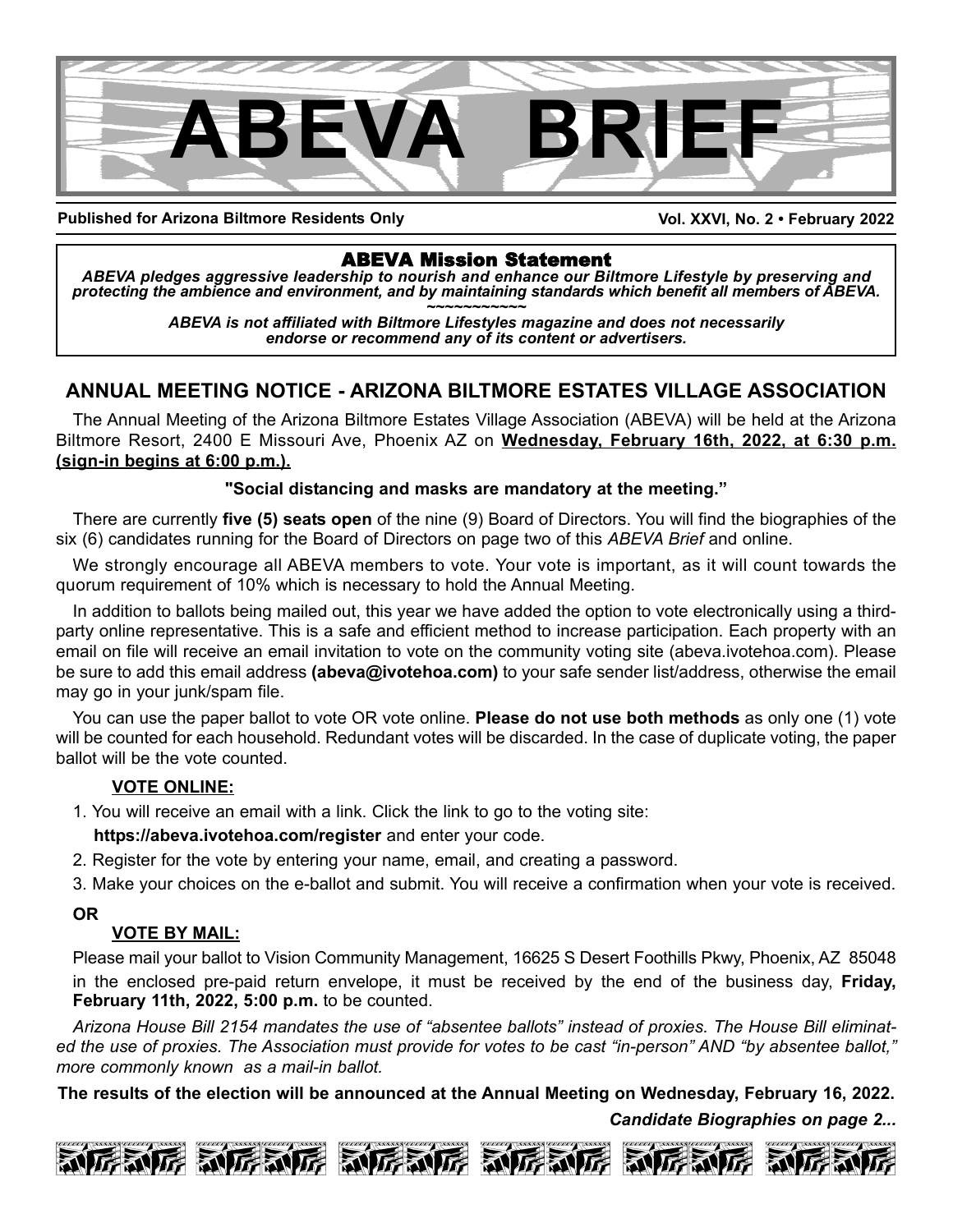

## **CANDIDATE BIOGRAPHIES**

#### **MARK E. BALDREE, MD - BILTMORE GREENS**

I have lived in Biltmore Greens Ill for eight years now. I am a retired ENT physician that has practiced in Phoenix for 40 years. My past board experience is the Board of Blue Cross and Blue Shield (professional committee/9 years) Board of Trustees Foundation of Medical Care/ Arizona, Arizona Golf Association Board, President of the Maricopa Medical Society, Governing Board of Biltmore Surgicenter, Chief of Surgery St. Luke's Hospital, and multiple other committees and positions at Good Samaritan (now BUMCP), St. Josephs and Phoenix Children's Hospital. My reason for running for the board is in concert with ABEVA's mission statement to keep the Biltmore the exquisite neighborhood community that it has always been. Maintaining and improving our community is my goal.

#### **WESLEY R. BALMER - BILTMORE GREENS**

Mr Balmer is President of Balmer Architectural Group, a 41 year old Design Firm located at 24th Street and Camelback Road, Phoenix. He has resided in Phoenix since 1971 and in the Biltmore area since 2011. Over a thousand projects throughout the U.S. and Canada and even Guam have been designed by Mr. Balmer. He was the designer on the Best Western Headquarters and the JDMD Office Building on Arizona Biltmore Circle. His firm recently completed a noted 630,000sf Office and Production Facility for Northrop-Grumman in Chandler and is known Valley-wide for their design talents. Mr. Balmer is currently on the Biltmore Greens Design Review Board, the ABEVA Design review Board, and Chandler Airport Center Design Review Board.

#### **MIKE FALLAW - COLONY BILTMORE GREENS**

My name is Michael Fallaw. I own my home in the Colony Biltmore Greens, where my wife and I have lived for 20 years. I was born in Chicago and have a Masters Degree in Finance from The Kellogg Graduate School of Northwestern University. I moved to Phoenix in 1972 from Chicago to work for Southwest Forest Industries where I held positions as Director of Corporate Development, VP of Packaging and Distribution, and VP of Paper Product Marketing and Sales. I returned to Chicago to purchase a plastic molding company which I eventually sold to Maclean-Fogg Company where I became President of the Fastener Products Group with annual sales of over \$100 million from four factories. I have five daughters and 23 grandchildren. In retirement, I've written two historic novels, "Just Like Me" and "Just Like Home." I would appreciate your vote to represent you on the 2022 ABEVA Board of Directors.

#### **JOHN LYNCH - VILLAGE ON THE LAKES**

I am an entrepreneur and a visionary who has started two successful business enterprises, one in the sports management field and the other in publishing. I have also spent time in Chicago working for Motorola Inc., where I served as Director of Sports Marketing for 12 years. My wife, Sue, and I have been married for 46 years and have been blessed with 3 wonderful children. We have been residents of Arizona for 30 years, having lived in the Biltmore for almost half that time. We currently live in Village on the Lakes where I serve on the HOA board. We are involved in the community and are presently assisting with serving the homeless at St. Vincent De Paul. I believe that too much time is wasted in board meetings with very little getting accomplished. Now is the time to make positive change! We need to unify and set our sights on improving and beautifying our community. We live in one of the most prestigious residential communities in all of Arizona, and we need to continue examining all areas that will enhance our property values. I believe that it is imperative that our board listen to homeowners, communicate the objectives, follow the established CC&R's, and work together for the benefit of all.

### **BILL MCKAY - BILTMORE MERIDIAN**

I have had a connection with ABEVA since 1984, when my parents bought a winter home on Claremont before relocating to Biltmore Estates (circle). I have served on the ABEVA board since 2018. I received my BS in International Business at Bowling Green State University and have a fascinating background in consumer packaged goods (CPG). I inherited my focus on entrepreneurship from my father, who invented the lint roller in 1956. I have served in roles as a fiduciary, advisory, and honorary board member across a variety of CPG companies as well as with Division I college hockey and golf teams. I have also served as Chairman of the Beautification Committee for the past year and have enjoyed working diligently with the five committee members and architectural consultants to discuss how best to invest the accumulated \$1 million reserve surplus into our community.

I am passionate about maintaining the historical relevance of the prestigious Biltmore Estates community while protecting our environment and observing the well-thought-out zoning laws for our district. I will appreciate your vote to continue the work to improve our office efficiency and elevate community beauty using our excess reserves for funding. Please visit https://abeva.com/files/Revised-VE-Plans-2021-11-22.pdf for beautification status.

#### **MARK MONSEREZ - BILTMORE VISTAS**

As a retired attorney and 25-year Biltmore resident, I have served on the ABEVA Board for 15 years as a Director, Officer, and Committee Chair. We have overcome numerous challenges over the years; however, last year has been the most challenging because of extreme Board discord. Although sometimes unsuccessfully, I fought against unnecessary and needless dues increase, voted against wasteful and extravagant spending, against dissipation of the reserve fund, against conflicts of interest, and non-disclosure. Moreover, this past year has regretfully seen the Board meetings devolve into sessions rife with personal insults, acrimony, and noncompliance to our rules. With your support, I will continue to endeavor to fight for a more financially responsible Board, and a return to orderly, productive, and appropriate professionalism. I would appreciate your vote. Thank you.

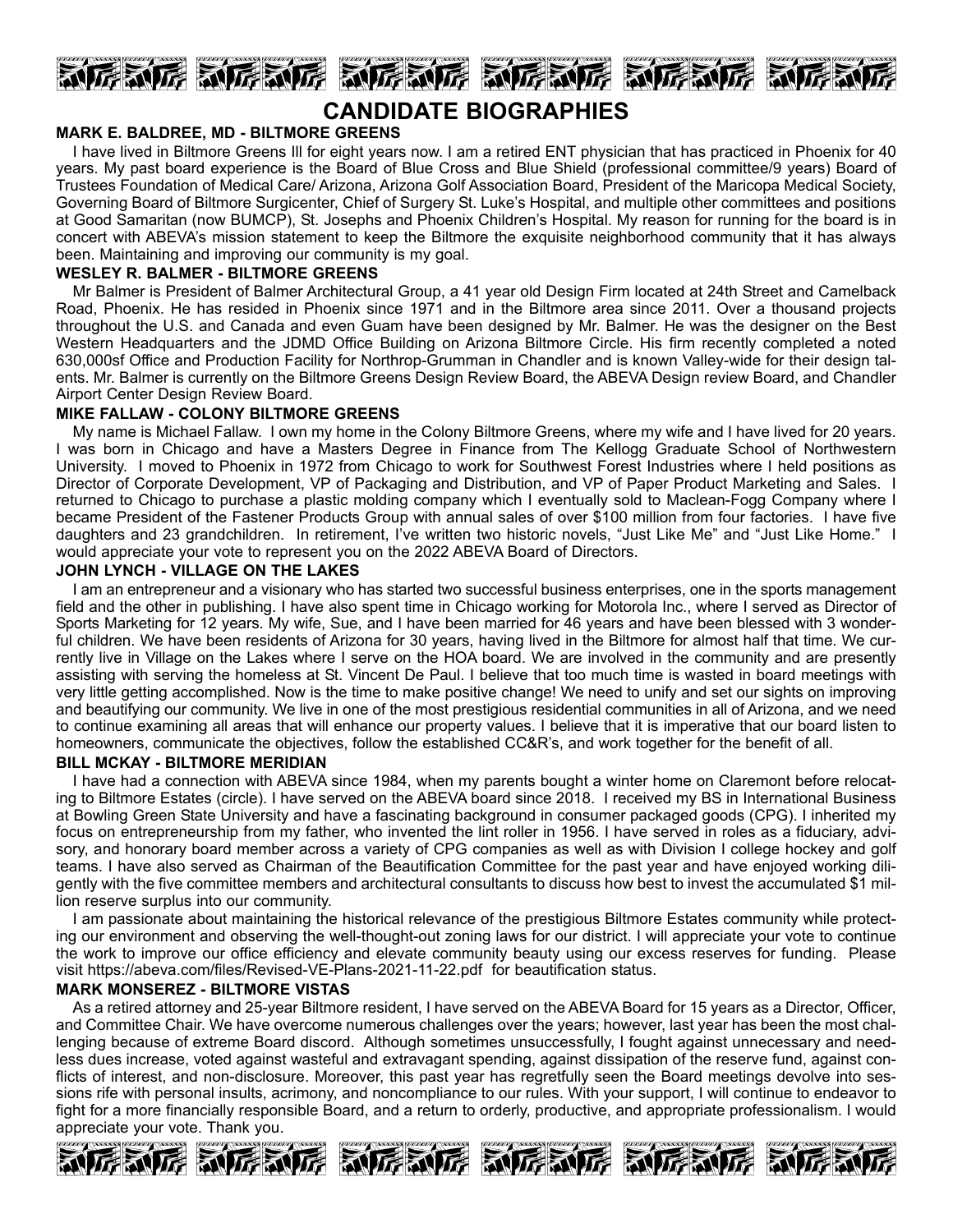







## **Security Roving Patrol**

The ABEVA year-end Incident Report, which shows the total number of events recorded by the patrol officers, is posted on the ABEVA website and sent to the Community Managers. The Board also noted that managers for the subassociations should be providing security updates to their respective Board of Directors monthly.

Should you see anything suspicious, call Roving Patrol at 602-369- 4776 or Phoenix Crime Stop at 602-262-6151, and if it is an emergency call 911. For your safety, please program both of these numbers in your home and cell phones.  $\cdot \cdot \cdot$ 

| Name of Incident                   | <b>Total Incidents</b> |
|------------------------------------|------------------------|
| <b>ABANDONED VEHICLE</b>           | 1                      |
| <b>ALARM</b>                       | 4                      |
| <b>ALTERCATION</b>                 | 1                      |
| <b>DAMAGE TO PROPERTY</b>          | 5                      |
| <b>DOOR NOT SECURE</b>             | 4                      |
| <b>GARAGE DOOR OPEN</b>            | 58                     |
| <b>GATE</b>                        | 1                      |
| <b>JUNK, LITTER AND DEBRIS</b>     | 3                      |
| <b>LANDSCAPING</b>                 | 19                     |
| <b>LIGHTS OUT</b>                  | 25                     |
| <b>LOST &amp; FOUND</b>            | 1                      |
| <b>LOUD NOISE</b>                  | 4                      |
| <b>OTHER</b>                       | 5                      |
| <b>PACKAGE FOUND</b>               | 1                      |
| <b>PARKING VIOLATION</b>           | 110                    |
| <b>POLICE - FIRE - EMS ON SITE</b> | 2                      |
| <b>SOLICITATION</b>                | 7                      |
| <b>SUSPICIOUS PERSON</b>           | 6                      |
| <b>SUSPICIOUS VEHICLE</b>          | 1                      |
| <b>THEFT</b>                       | $\overline{c}$         |
| TRESPASSING                        | 6                      |
| <b>WATER</b>                       | 4                      |
| <b>WILDLIFE</b>                    | 3                      |
| <b>TOTAL REPORTS:</b>              | 273                    |

## **Steve Helm Resignation**

Steve Helm officially resigned as ABEVA President as of January 24th and is no longer a member of the Board. Will Hawking is acting President until the newly seated BOD elects the 2022 officers at the first HOA meeting next month. ABEVA would like to thank Steve for his seven years of service on the Board of Directors.  $\bullet$ 

# **SPECIAL OFFERS AND EVENTS**

## **Biltmore Ladies Lunch Bunch**

Calling all women who live in one of the Biltmore communities to the Monthly Biltmore Ladies Lunch Bunch (BLLB) Luncheon! BLLB meets the 2nd Thursday of the month at 11:45 a.m. at Frank and Albert's Restaurant's Atrium Room for fun, food, friendship and just a casual time to get to know your neighbors! The next luncheon is Thursday, February 10th. It's BYOM (bring your own money), and RSVP's are needed to help the restaurant out. Please contact Carla Hancock at CHancock@BayEq.com or 602-350-1351 to give your RSVP or if you have any questions.

## **Biltmore Area Partnership**

The next Biltmore Area Partnership Luncheon will be held Tuesday, February 22nd, at Seasons 52, and the speaker will be Tom Horne former Attorney General and Superintendent of Public Instruction of Arizona.

Seasons 52 is located 2502 East Camelback Road in Biltmore Fashion Park. Reservations are required by Friday, February 17th. Networking will be from 11:30 a.m. to 12 noon, when lunch is served. The guest will address the attendees from 12:30 to 1:00 p.m. The cost is \$35 for members and \$40 for nonmembers. For additional information, please call Ed Rossi at 480-368-0974/602-957-6483. Reservations and checks should be sent to Biltmore Area Partnership at 3104 East Camelback Road, #174, Phoenix, AZ 85016. Information to pay by credit card will be sent out with the invitation.  $\mathbf{\hat{v}}$ 











**Will Hawking, President Mark Monserez, Secretary Judith Shafkind, Treasurer Wes Balmer, Director Garnet Harding, Director John Lynch, Director Bill McKay, Director Keith Mishkin, Director**

### **ABEVA Office Information**

**2525 East Arizona Biltmore Circle, Building D, Ste. 145 Phoenix, Arizona 85016 Hours Mon.-Fri. 8:30 am-5 pm 602-955-1003 phone 602-955-1144 fax Carol Jones Executive Director cjones@abeva.com**

**Roving Patrol: 602-369-4776 Police Dept. Non-Emergency: 602-262-6151**

#### **Website Information**

Please visit the website at www.abeva.com. There is a link to pay your annual assessment. You can download many ABEVA documents; CC&Rs, Parking Permission, Architectural Request Form, and more. You may also read board minutes and<br>the AREVA Brief online the *ABEVA Brief* online.

## **Handy Contacts**

City of Phoenix Back-Washing 602.256.3190 Dead Animal Pick-up 602.262.6791 Dog Catcher 602.506.7387 Snake Control 480.894.1625 Fish & Game 602.942.3000 SRP Outages 602.236.8811 Water Department 602.262.6251 Water Department (after hours) 602.261.8000